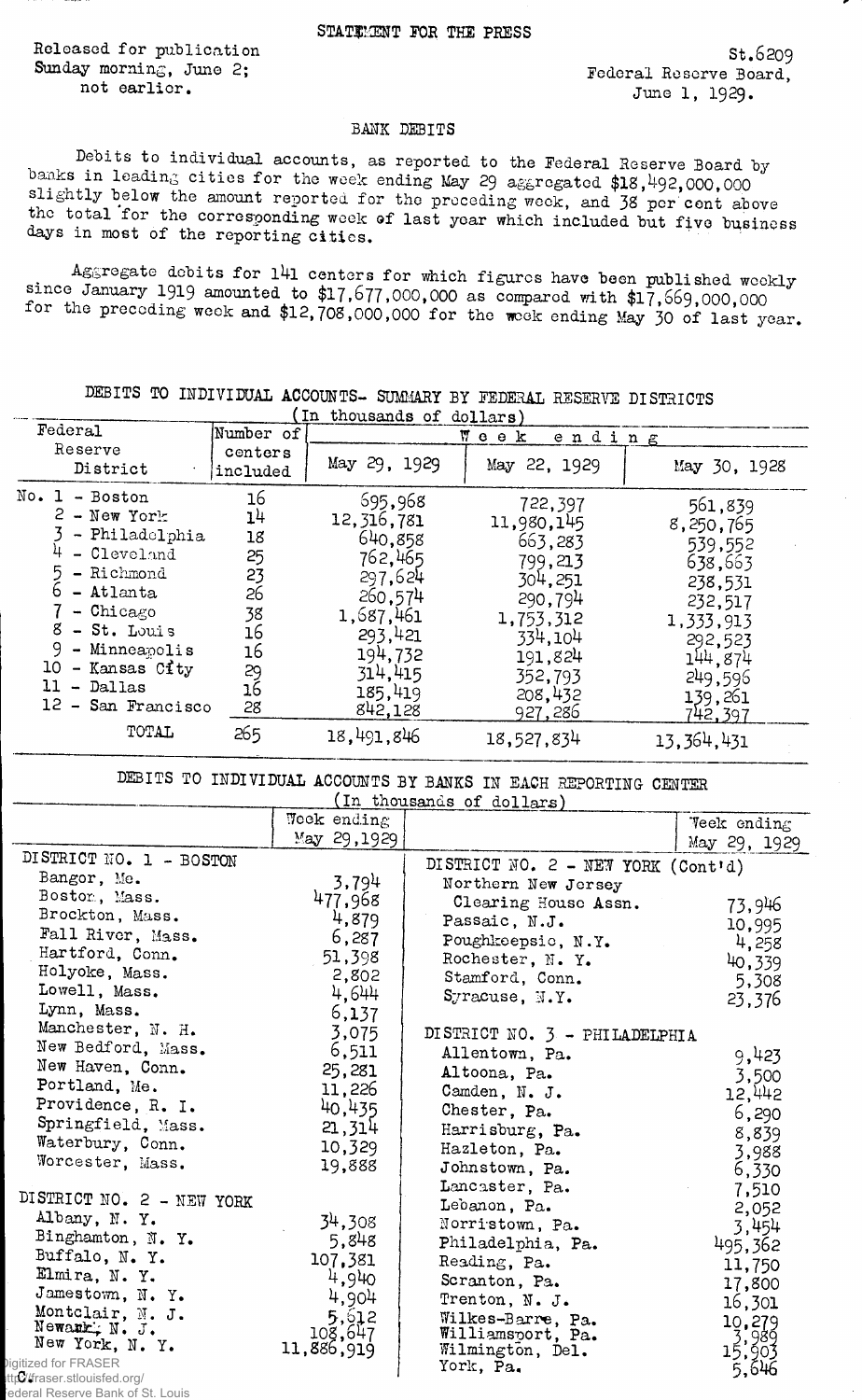DEBITS TO INDIVIDUAL ACCOUNTS BY BANKS IN EACH REPORTING CENTER

 $\ddot{\phantom{1}}$ 

| (In thousands of dollars)           |                 |                                   | st.5209a        |
|-------------------------------------|-----------------|-----------------------------------|-----------------|
|                                     | Week ending     |                                   | Week ending     |
|                                     | May 29, 1929    |                                   | May 29, 1929    |
| DISTRICT NO. 4 - CLEVELAND          |                 | DISTRICT NO. 6 - ATLANTA (Cont'd) |                 |
| Akron, Ohio                         | 27,382          | Elberton, Ga.                     | 193             |
| Butler, Pa.                         | 2,836           | Hattiesburg, Miss.                | 1,264           |
| Canton, Ohio                        | 11,688          | Jackson, Miss.                    | 4,375           |
| Cincinnati, Ohio<br>Cleveland, Ohio | 97,758          | Jacksonville, Fla.                | 15,421          |
| Columbus, Ohio                      | 188,137         | Knoxville, Tenn.                  | 7,381           |
| Connellsville, Pa.                  | 41,099          | Macon, Ga.                        | 3,678           |
| Dayton, Ohio                        | 857             | Meridian, Miss.                   | 2,996           |
| Erie, Pa.                           | 19,678          | Miami, Fla.                       | 8,378           |
| Franklin, Pa.                       | 9,088           | Mobile, Ala.                      | 7,778           |
| Greensburg, Pa.                     | 1,347           | Montgomery, Ala.                  | 4,728           |
| Homestead, Pa.                      | 5,042           | Hashville, Tenn.                  | 21,258          |
| Lexington, Ky.                      | 1,110<br>4,603  | Newnan, Ga.<br>New Orleans, La.   | 343             |
| Lima, Ohio                          | 2,975           | Pensacola, Fla.                   | 64,601          |
| Lorain, Ohio                        | 1,622           | Savannah, Ga.                     | 1,475           |
| Middletown, Ohio                    | 3,283           | Tampa, Fla.                       | 8,267           |
| Oil City, Pa.                       | 4,810           | Valdosta, Ga.                     | 8,325           |
| Pittsburgh, Pa.                     | 250,026         | Vicksburg, Miss.                  | 808             |
| Springfield, Ohio                   | 4,714           |                                   | 1,211           |
| Steubenville, Ohio                  | 3,107           | DISTRICT NO. 7 - CHICAGO          |                 |
| Toledo, Ohio                        | 46,272          | Adrian, Mich.                     | 999             |
| Warren, Ohio                        | 3,740           | Aurora, Ill.                      | 3,151           |
| Theeling, $\mathbb{V}$ . Va.        | 11,458          | Battle Creek, Mich.               | 5,639           |
| Youngstown, Ohio                    | 16,799          | Bay City, Mich.                   | 2,912           |
| Zanesville, Ohio                    | 3,034           | Bloomington, Ill.                 | 3,050           |
| DISTRICT NO. 5 - RICHMOND           |                 | Cedar Rapids, Ia.                 | 10,145          |
| Asheville, N. C.                    |                 | Champaign-Urbana, Ill.            | 2,901           |
| Baltimore, Md.                      | 5,373<br>92,602 | Chicago, Ill.                     | 1,059,918       |
| Charleston, S. C.                   | 6,400           | Danville, Ill.                    | 2,746           |
| Charleston, W. Va.                  | 8,093           | Davenport, Ia.                    | 8,794           |
| Charlotte, N. C.                    | 12,970          | Decatur, Ill.                     | 4,456           |
| Columbia, S. C.                     | 3,903           | Des Moines, Iowa                  | 17,778          |
| Cumberland, Md.                     | 2,236           | Detroit, Mich.<br>Dubuque, Iowa   | 304,804         |
| Denville, Va.                       | 1,676           | Flint, Mich.<br>$\sim 100$        | 3,199<br>11,246 |
| Durham, N. C.                       | 8,111           | Fort Wayne, Ind.                  | 11,514          |
| Greensboro, N. C.                   | 5,518           | Gary, Ind.                        | 5,973           |
| Greenville, S. C.                   | 3,999           | Grand Rapids, Mich.               | 21,746          |
| Hagerstown, Md.                     | 2,277           | Green Bay, Wis.                   | 2,553           |
| Huntington, 7. Va.                  | 5,022           | Hammond, Ind.                     | 5,022           |
| Lynchburg, Va.                      | 4,044           | Indianapolis, Ind.                | 35,530          |
| Newport News, Va.<br>Norfolk, Va.   | 2,022           | Jackson, Mich.                    | 5,290           |
| Raleigh, N. C.                      | 14,341          | Kalamazoo, Mich.                  | 5,968           |
| Richmond, Va.                       | 9,911           | Lansing, Mich.                    | 11,201          |
| Roanoke, Va.                        | 29,503          | Mason City, Ia.                   | 2,300           |
| Spartanburg, S. C.                  | 6,400           | Milwaukoe, Wis,                   | 59,314          |
| Washington, D. C.                   | 3,327<br>56,555 | Moline, Ill.                      | 2,569           |
| Wilmington, N. C.                   | 3,793           | Muscatine Ic.                     | 1,272           |
| Winston-Salem, N. C.                | 9,543           | Oshkosh, Wis,<br>Peoria, Ill.     | 3,000           |
|                                     |                 | Rockford, Ill.                    | 11,737          |
| DISTRICT NO. 6 - ATLANTA            |                 | Saginaw, Mich.                    | 7,305           |
| Albany, Ga.                         | 701             | Shoboygan. Wis.                   | 7,259           |
| Atlanta, Ga.                        | 46.324          | Sioux City, Jowa                  | 3,385<br>14,225 |
| Augusta, Ga.                        | 5,613           | South Boad, Jnd.                  | 11,164          |
| Birmingham, Ala.                    | 28,850          | Springfiold, Ill.                 | 7,876           |
| Brunswick, Ga.                      | 966             | Torro Haute, Ind.                 | 4,339           |
| Chattanooga, Tenn.                  | 10,613          | Waterloo, Iowa                    | 5,181           |
| Columbus, Ohio<br>Dothan, Ala.      | 4,289           |                                   |                 |
|                                     | 738             |                                   |                 |

c.

 $\overline{\phantom{a}}$ 

Digitized for FRASER ttp://fraser.stlouisfed.org/ ederal Reserve Bank of St. Louis